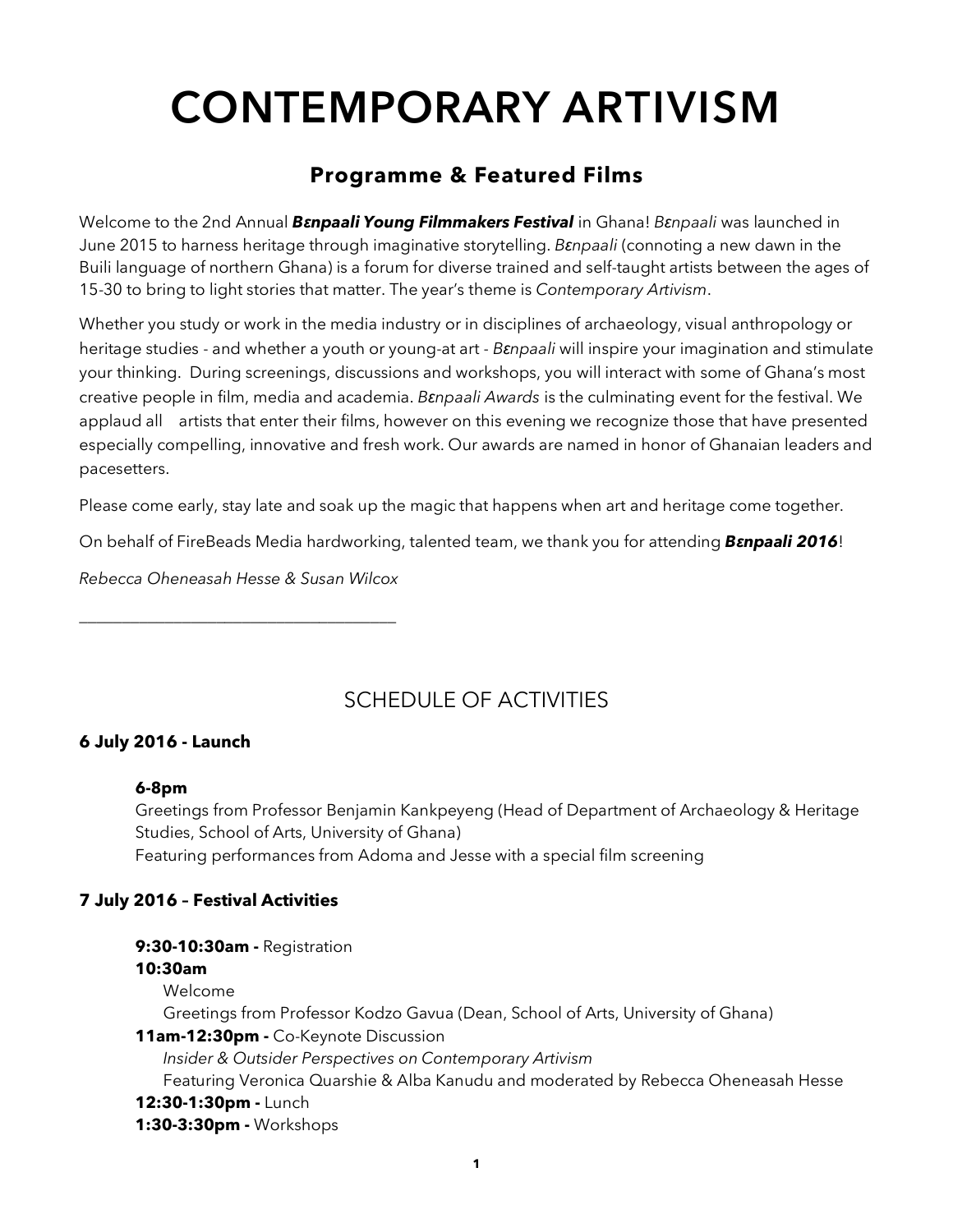Online Marketing & Distribution: Nicole Armateifio, writer/producer of *An African City* Contemporary Music Videos: FoFo Gavua, filmmaker & music video director, 2015 winner of *Bɛnpaali'*s *Kwame Nkrumah Award for Visionary Creativity* The Future of Visual Effects: Peter Sampah, Special Effects Creating a Reality with Artificial Spaces: Art Directing: Tony Tometey, Art Director & Set Designer **3:30-4pm -** Break **4-6pm –** Film Screenings & Talkback

## **8 July 2016 – Festival Activities**

**9:30-10:30am -** Registration

**10-10:45am -** Film Screenings & Talkback

## **11am-12:30pm -** *Bɛnpaali* **Conclave**

Audience Discussion on *Contemporary Artivism* featuring a screening of *Say Grace Before Drowning* by Nikyatu Jusu (Sierra Leone)

Moderated by David Addo Gyan & Zonke Guddah

## **12:30-1:30pm -** Lunch

## **1:30-3:30pm –** Workshops

Making a Career Out of Documentary Filmmaking: Anita Afonu, Documentary Filmmaker Directing Your First Film: Peter Sedufia, Director

The Business of Animation: Francis Brown, Animator & 2016 winner of Bɛnpaali's *Yaa Asantewaa Award for Blazing New Trails*

Packaging Content: Kofi Anthonio, Assistant Lecturer, Department of Dance Studies, University of Ghana

## **3:30-4pm -** Break

**4-6pm -** Film Screenings & Talkback

## **9 July 2016** – *Benpaali Awards*

\_\_\_\_\_\_\_\_\_\_\_\_\_\_\_\_\_\_\_\_\_\_\_\_\_\_\_\_\_\_\_\_\_\_\_\_\_

## **6-8pm**

Welcome Greetings from our Special Guests Bɛnpaali Awards *Yaa Asantewaa Award for Blazing New Trails Kwame Nkrumah Award for Visionary Creativity Theodosia Okoh Award for National Unity* Acknowledgements Reception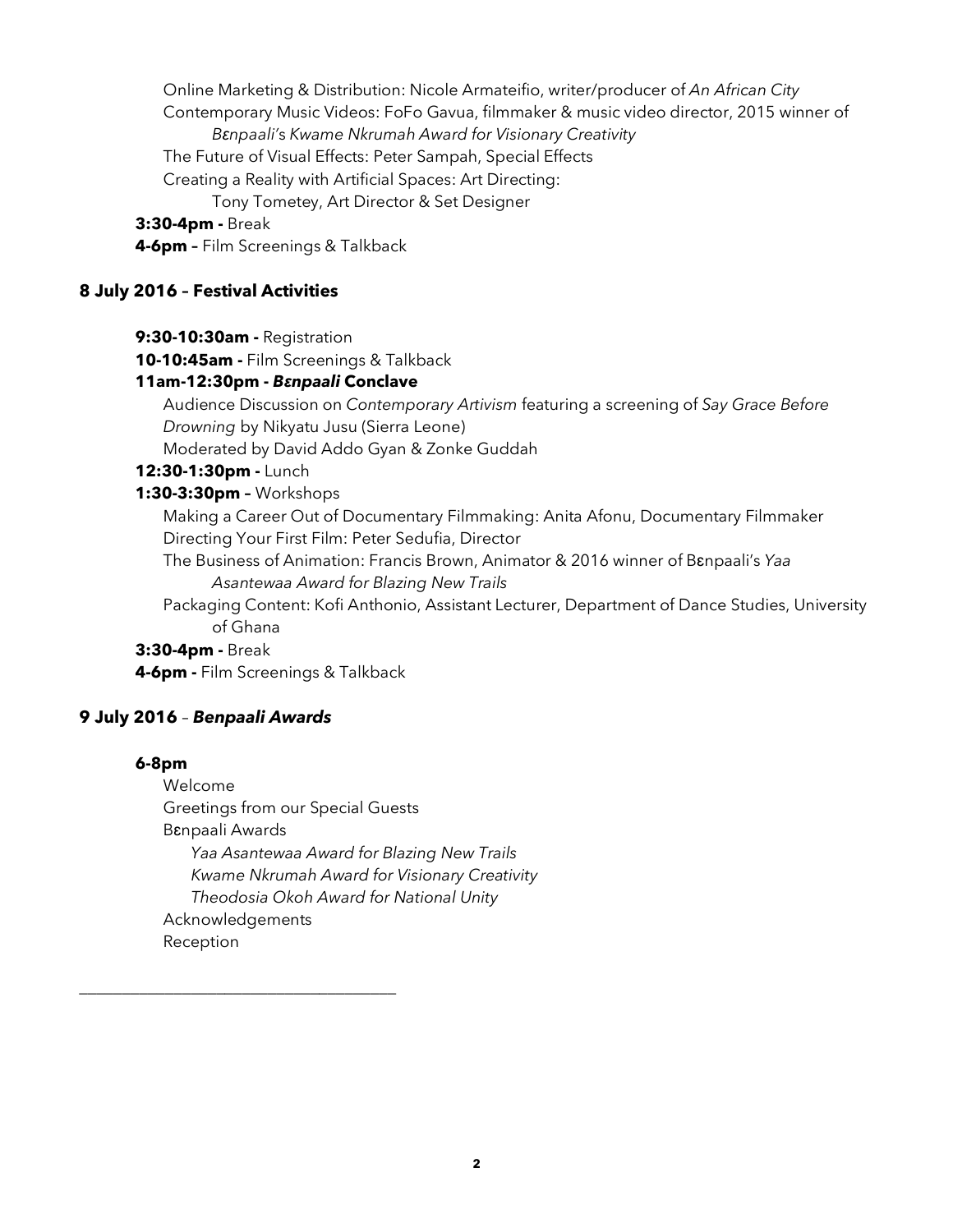## 7 July 4-6pm

#### *A Piece for Peace* **- Richard Opoku Agyeman -**

Elections can either support transition to more legitimate governance or lend artificial legitimacy to coercive regimes. *A Piece for Peace* is a campaign to facilitate open discussions on peace talks and contribute towards a peaceful election in the country. (3:10)

#### *Homecoming* **- Fredrick Nii Ayi Mac-Arthur -** A

documentary film about a 15-year-old street boy in Accra, Ghana who has been on the street for a year and doesn't want to go home, until he faced with illness. (4:37)

#### *Human Mirror* 15:58

*The Cracked Pot* **- Issaka Razahk –** This animated short film was inspired by a story I believe was derived from Bible. It is inspirational, as it points out the significance of accepting our personal flaws and realizing how these flaws could be of importance to us and the people around us. (2:23)

#### *Komabu-za* **- William Kojo Agbeti** (11:59)

*Nothing in Between* 3:02

#### *Soyaya* 6:29

#### 8 July 10-10:45am

*Syria, My Love* **- Hayk Matevosyan** - *Syria, My Love*  is based on a true story of a Syrian-Armenian artist who, after losing his family in the civil war, refuses to abandon his studio in Aleppo before he can finish his final painting. As everything in the outside world crumbles outside the protagonist of this short film decides to intertwine together pain of loss and talent during the civil war as the white canvas slowly turns into a reflection of cherished memories long gone. (5:00)

#### *Kids Safety* 3:57

#### *Edem (Saved Me)* **- Zenock Gyimah-Amponsah** -

Two friends Edem and Kwesi are warriors to a King. Their friendship is threatened when Edem is accused of stealing from the King. His friend Kwesi risk embarking on a dangerous journey to seek an enchanted stone that ends up resolving the truth behind Edem accusation. (8:23)

#### *The Barber Guitarist* **– André Almeida Rodrigues** -

A common barber of Padrão da Légua (Oporto) but prodigious in Fado, he has become one of the greatest names in Portuguese guitar history. (8:26)

*Last Shot* - **Margaret Mensah** - Andre, a handsome hit-and-run guy goes out with his fiancée Julliet, a workaholic from an affluent home, with the intention to propose marriage to her in order to get a position in her father's company. But things change when Julliet learns the truth about Andre. (6:30)

*Youth & Sex* **– Nelson Christian Adarkwa** – This is an outreach video for Marie Stopes International to evaluate the awareness of selected students of University of Ghana about sex education (5:52)

*Gaxorzorzor* **- William Kojo Agbeti** - A 7-year-old boy dreams to see a metal walking house (car) for the first time in his life after the grandfather tells him of seeing one moving. The boy becomes so passionate that he consults his deities about his wish. The story unfolds leading to an ironic conclusion with a cinematic twist. (12:03)

## 4-6pm

*Illusion* **- Obrempong Prince Mensah -** Enoch is a young coconut seller who lives in a dilapidated apartment falls in love with Asantewaa, the daughter of Mr. Forson, a rich politician. Asantewaa invites Enoch to her house in the absence of her parents. Enoch begins to contemplate as to whether to go or not leading to him creating several unrealistic scenarios in mind. (11:49)

*Nubuke* **– Aryee Bismark Adamafio** - *Nubuke* follows the life of a cured leper, Mr. John Ampao, from his training as a fine artist to his turmoil as a leper and his eventual triumph over the disease. After talking to Mr Ampao, I was inspired to tell his story and realized, among other things, the solution for every problem is within. (8:33)

*Road to Sompre* **– Nelson Christian Adarkwa** – (8:57)

*The Wiper* – **Judith Yorm Aggor -** The Wiper mirrors the lifestyle of street hawkers, their dreams and hopes. My inspiration was drawn from the high life song by Koo Nimo, Life is what you make it, that suggests our efforts can make life a living hell or a